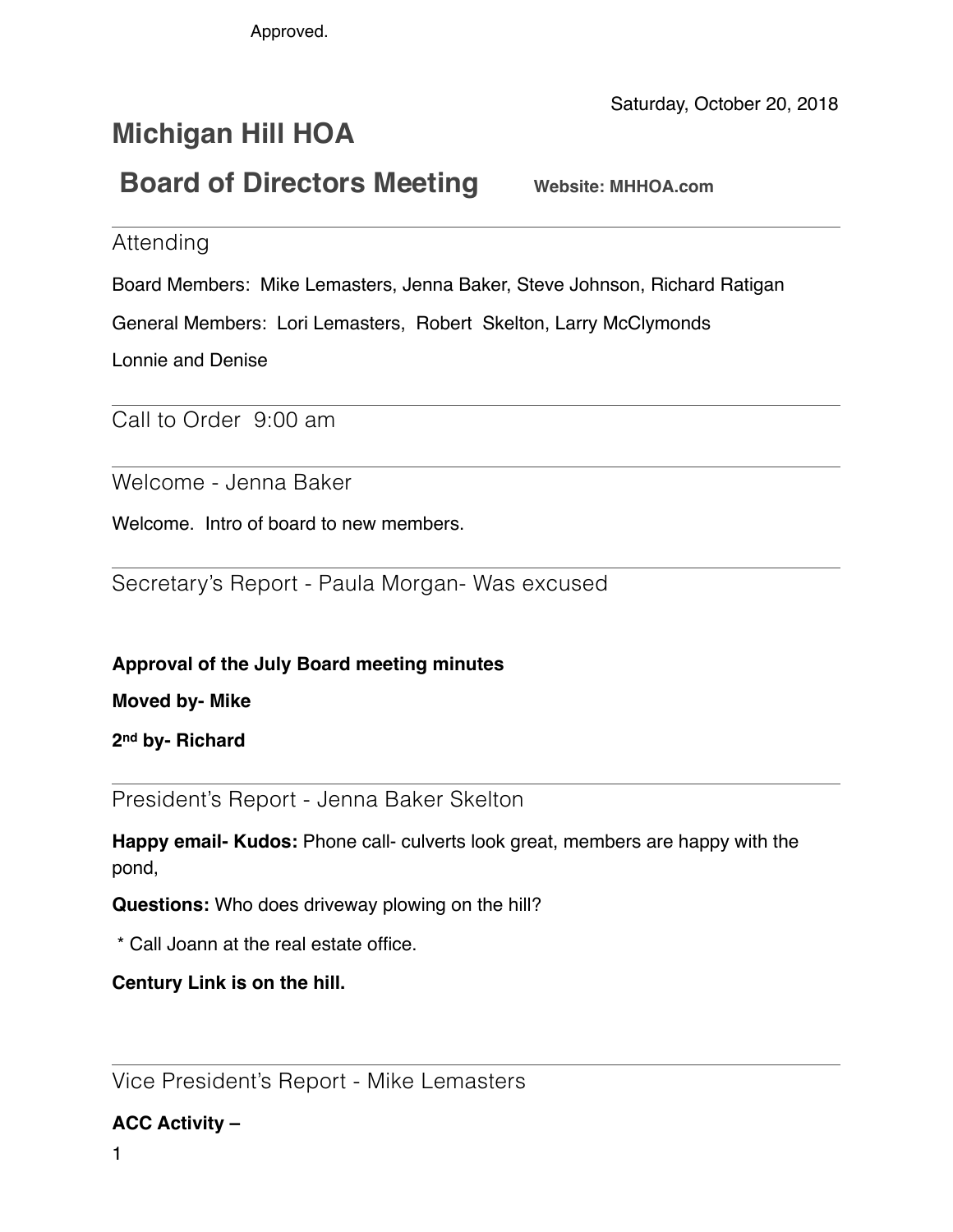# **Approvals:**

#### **June 2018**

Lot 182, 183 184 Replace roofing on house garage and shed

#### **August 2018**

Lot 78 Replace roofing and skylights

Lot 27 Garage addition

Lot 181 replace roofing

#### **September 2018**

Lot 153 Gutter and downspout installation re-staining of siding

#### **October 2018**

Lot 181 Repainting deck, siding and foundation

Lot 140 House construction

**Denials:** No denials.

Updates: Lot 217 Sent letter acknowledging compliance with warning letter

 **Lot 140 Selkirk-** Transfer to the HOA.

**Lot 239 warning letter-** Unapproved shed, excessive trailers, and scrap material structures. These still remain on the property. It was discussed that a fine would be enforced after the full 60 days. Mike will send a follow up letter. 2<sup>nd</sup> lot owner is in NYcurrent residents are using this 2nd lot.

**"Paula's Blog/newsletter" –** Fishing pond- people who aren't members are using the pond.

Possible put a gate up and get a code to get in. Put it on Business for Feb.

# Treasurer's Report- Steve Johnson

**Road sign** on order still they will put it up when it comes in.

**Leon will work on the grader-**

**Truck will go to Rob Skelton for plowing** 

**Approved mowing on lot 167 for snow fence**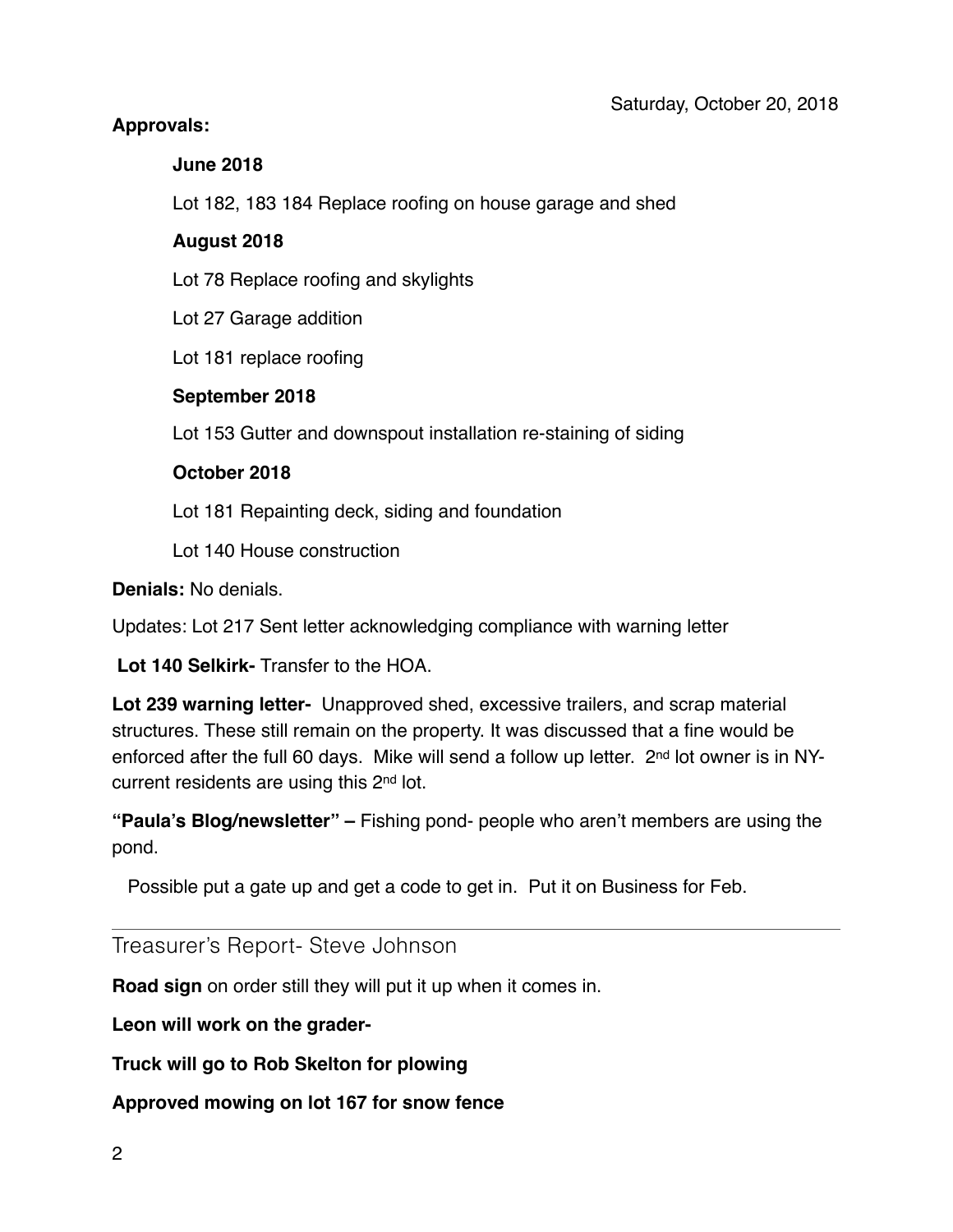#### **Account Balances and Expenditures**

Next meeting need to have a proposed budget-

Checking \$6083.16

Savings \$59,070.96

Past dues- \$969.40

ACC violation \$800.00

Total- \$1769.40

### **Will lien \$800 on property. #217**

**\* there will be 4 liens issued this year.** 

**Recovery of costs from Century Link -** \$2.325.00; gravel has been put on and grated.

Report of the At-Large - Richard Ratigan

**Road Maintenance Activity – Culverts done, Roads graded.** 

**Pond –** Email from Garver- amount of water to be drained out- can complete it todaywill submit final report and photos when done.

**Weed Control –** Richard has gotten most of it.

**Burn pit-** NOT on restriction for burning; we are at a stage 1 and must a have a permit to burn- which we do have. -

Discussion on how will we do this- water truck – how long will we be there

First get permission to burn- get the truck from 74- waiting for 6" of snow. Someone there to monitor it- Leroy Cortez, Matt A. will help.

Will notify the Fire department. Post something on the internet- Posing at the post office , and store, 24/48 hours before hand- Email all residents let them know if health.

Richard, Mike, and Rob would be there to help- \$25 and hour Need a list of phone numbers for emergency.

Needs to be burned before Jan 1st.

Richard will write the letter - Give a current email list to Larry from Judy.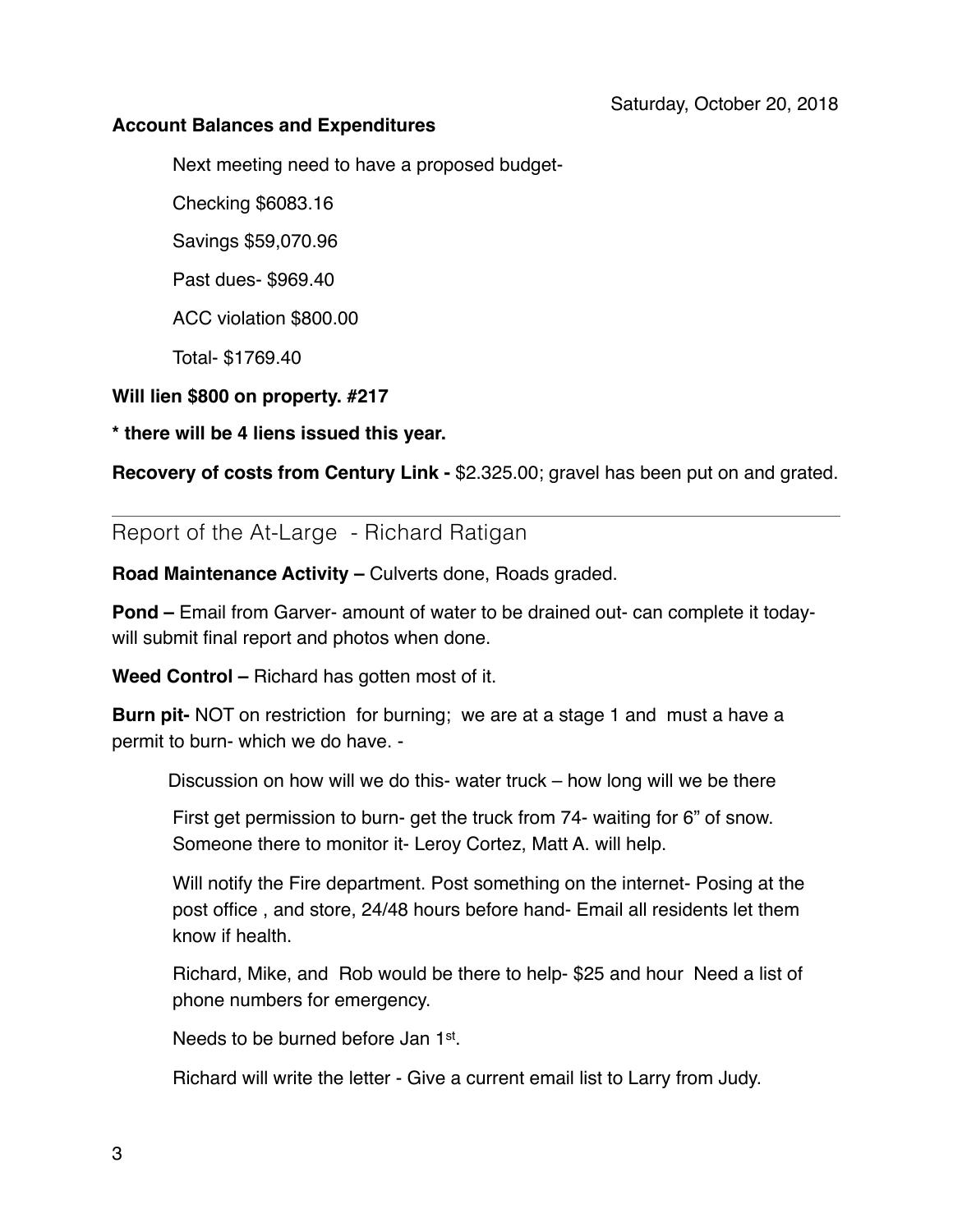# Old Business

# **Snow plowing -**

More drivers needed? Rob- Patrick. The trucks are ready. Briefly talked about the log on what to do. Talked about the "wings" on the plow.

There are trees in ditches that need to be pulled out.

Opening Drifts: Buying a loader or not- still looking for a good deal.

Walt and Tom Clinton can help for this season.

**Vehicle Storage/Shop building-** Can keep it at Steve's or the pit with the grader. Rob doesn't have room to store plow on his property.

**Other facilities:** Pond Shelter - Quote for shelter? Proposal- Leon will have one for usand fill in the ditch. Check in in February.

**Audit of the MHHOA Accounts -** Still on for May? YES. Haven't heard from Judy- the guys who did it before he was reasonable. Will use him again.

# **Parking on the subdivision roads –**

Advice from the attorney:

 "… for any private roads this restriction may be enforceable, but we recommend defining what "habitually" means. The Declaration does not identify whether any of the streets are private, but it does mention the County Road and other public roads. If there is a question as to whether the association owns a particular street as common property then the plat map for the community should be reviewed. Please let us know if you would like our office to try and obtain one on the Association's behalf."

- Mike said that the Roads are OURS (Private)- Habitually- Put in the blog that  $$ parking is discouraged- temporary basis- parked vehicles can be a liability to the owner and can be a nuisance.
- Larry Brought up having a policy of an hour or 2 and then go into a fine policy. Could be per/ 5th wheel. Can follow lien process Possible pass this along to the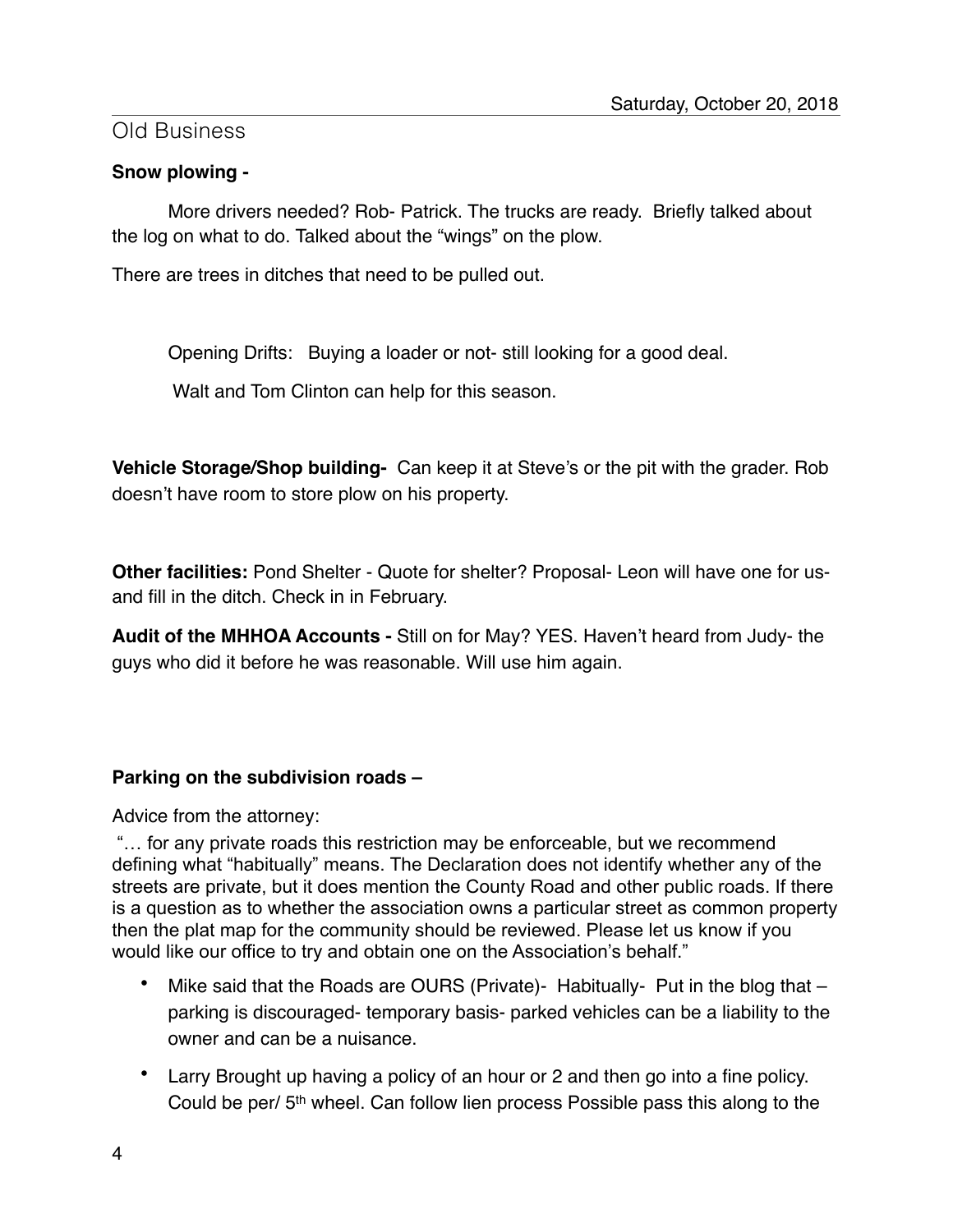Saturday, October 20, 2018

lawyer. Talked about KIOWA spelling it out – we can put it out at the annual meeting.

Mike made a motion about getting policy drafted about reaching out to lawyer 2<sup>nd</sup> Rob- it was passed . ROADs are private roads.

#### **Covenants and By Laws** - updating, revising

Response from attorney on fees for revisions:

"A limited amendment to the Declaration addressing parking only can be prepared for a flat rate of \$595.00. A full rewrite of the Declaration can be prepared for a flat fee of \$6,000.00, which includes:

• A 30 minute telephone or office consultation to discuss the Document Amendment Questionnaire we will provide to you to determine the specific provisions and terms you desire be included in the amended and restated Declaration;

• Preparation of first draft of the amended and restated Declaration; and

• Up to two hours of attorney and/or paralegal time for review and comment on written questions and revisions from the board or document amendment committee or an in-office working session or meeting with the Board or committee to review the first draft and discussed desired changes.

A meeting with the Board or committee to revie the first draft in Jefferson is available, but is an additional \$500.00 plus travel time and expense."

Need to fix it all- look into our building guidelines- metal siding that looks like logs- What looks like rustic and was isn't. Half of it refers to the developer. Put Covenant on Holdfor now- could revisit in June and get the members opinions on changes.

**Operation of 4-wheelers and similar vehicles by unlicensed/underage drivers on** 

**MHHOA roads -** is a sign enough to relieve our liability? Response from attorney: "If these are private streets then the Association has a duty to regulate the streets in a manner consistent with the restrictions in the Declaration. The Declaration's Nuisance provision states: "Obnoxious behavior on property with motor vehicles, whether from careless driving practice or from excessive noise, is prohibited… Trail bikes, scooters and motor vehicles will be used on approved roads only." Therefore, if owners are driving in a manner so as to cause a nuisance then the Association should follow its enforcement policy. Nevertheless, under either case underage driving is illegal and should be reported to the local police and code enforcement.

Associations are not guarantors of safety in a community. Nevertheless, the Association may want to consider adopting a policy regarding parking and use of roads to clearly identify to the owners what the association is and is not responsible for. This policy could include a disclaimer that under no circumstances is the Association guaranteeing or responsible for the personal safety of owners and any owner observing illegal or dangerous activity is encouraged to contact the police. This disclaimer can also be